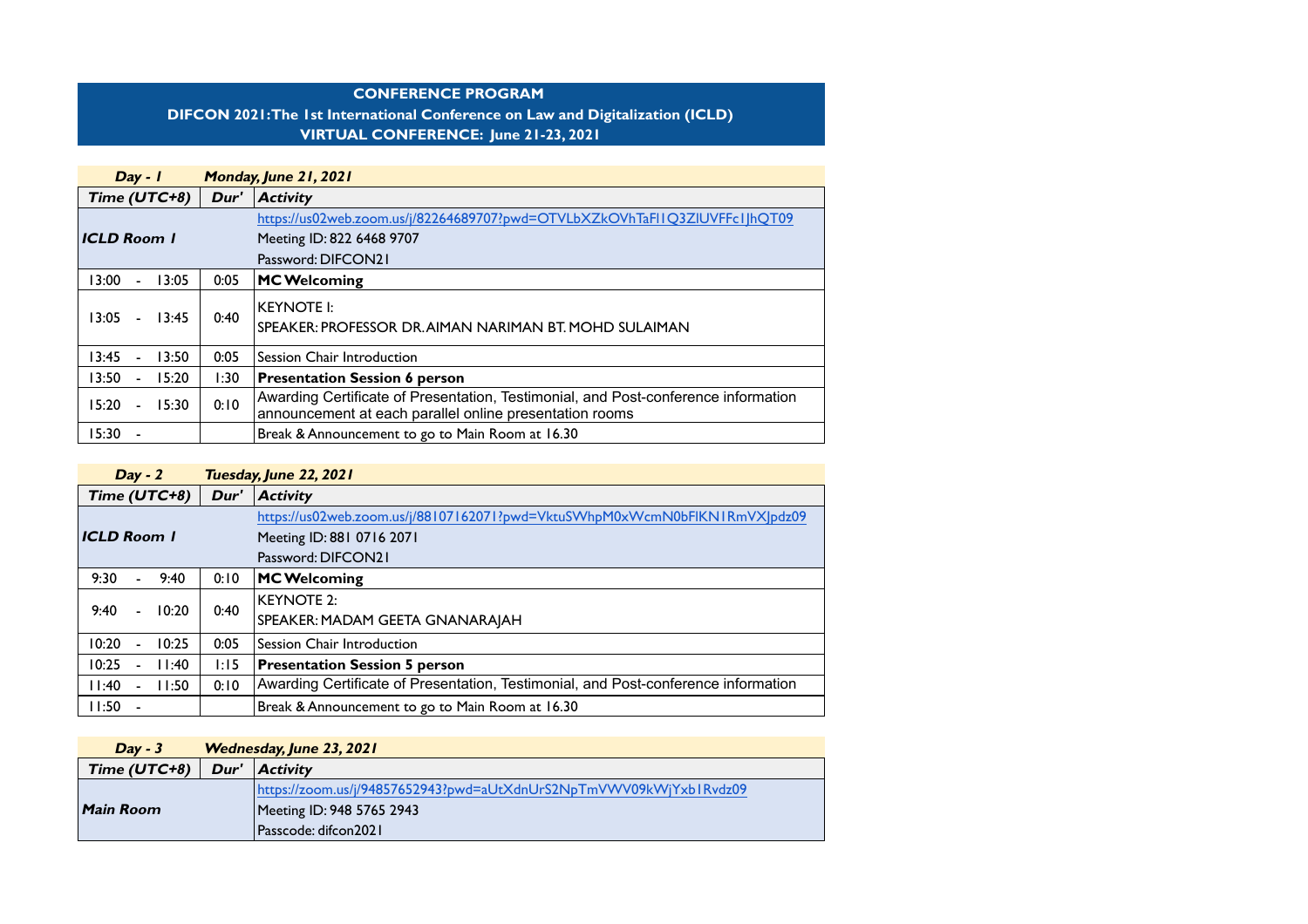| Day 1: Monday - June 21, 2021                                              |
|----------------------------------------------------------------------------|
| <b>ICLD - Room 1</b>                                                       |
| https://us02web.zoom.us/j/82264689707?pwd=OTVLbXZkOVhTaFl1Q3ZlUVFFc1JhQT09 |
| Meeting ID: 822 6468 9707                                                  |
| Password: DIFCON21                                                         |
| Session 1: 13.50 - 15.20 (UTC+8)                                           |
| Session Chair: Dr. Yang Chik Binti Adam & Dr. Anna Riana Suryanti Tambunan |

## Track Civil Law

| <b>Paper ID</b> | Presenter        | <b>Paner Title</b>                                                                                                                             |
|-----------------|------------------|------------------------------------------------------------------------------------------------------------------------------------------------|
| CLD21111        | Dennis W K Khong | Liability from Artificial Intelligence Applications in Medical Practice: A Comparative Study Between<br><b>English and Taiwanese Tort Laws</b> |

### Track Sociology of Law

| <b>Paper ID</b> | <b>Presenter</b> | <b>Paper Title</b>                                                                                 |
|-----------------|------------------|----------------------------------------------------------------------------------------------------|
| CD21101         | Dr Tan Swee Leng | E-Commerce and Cybersecurity for the Elderly : A Participatory Action Research Study with Activity |
|                 |                  | Centre for the Elderly (Pusat Aktiviti Warga Emas) Sepang                                          |

### Track Law

| <b>Paper ID</b> | <b>Presenter</b>     | <b>Paper Title</b>                                                                   |
|-----------------|----------------------|--------------------------------------------------------------------------------------|
| CD21102         | <b>Eng Siang Tay</b> | Statutory Lien after the 2016 Amendments to the Malaysian National Land Code         |
| CLD21103        | Su Wai Mon           | Artificial Intelligence in Suppressing Piracy in High-Risk Areas: A Viable Solution? |
| CLD21104        | Hulia Farhana        | The Liability of Artificial Intelligence's Moral Dilemma                             |
| CD21105         | Chee Ying Kuek       | Legal Implications of Prenatal Diagnosis in Malaysia                                 |